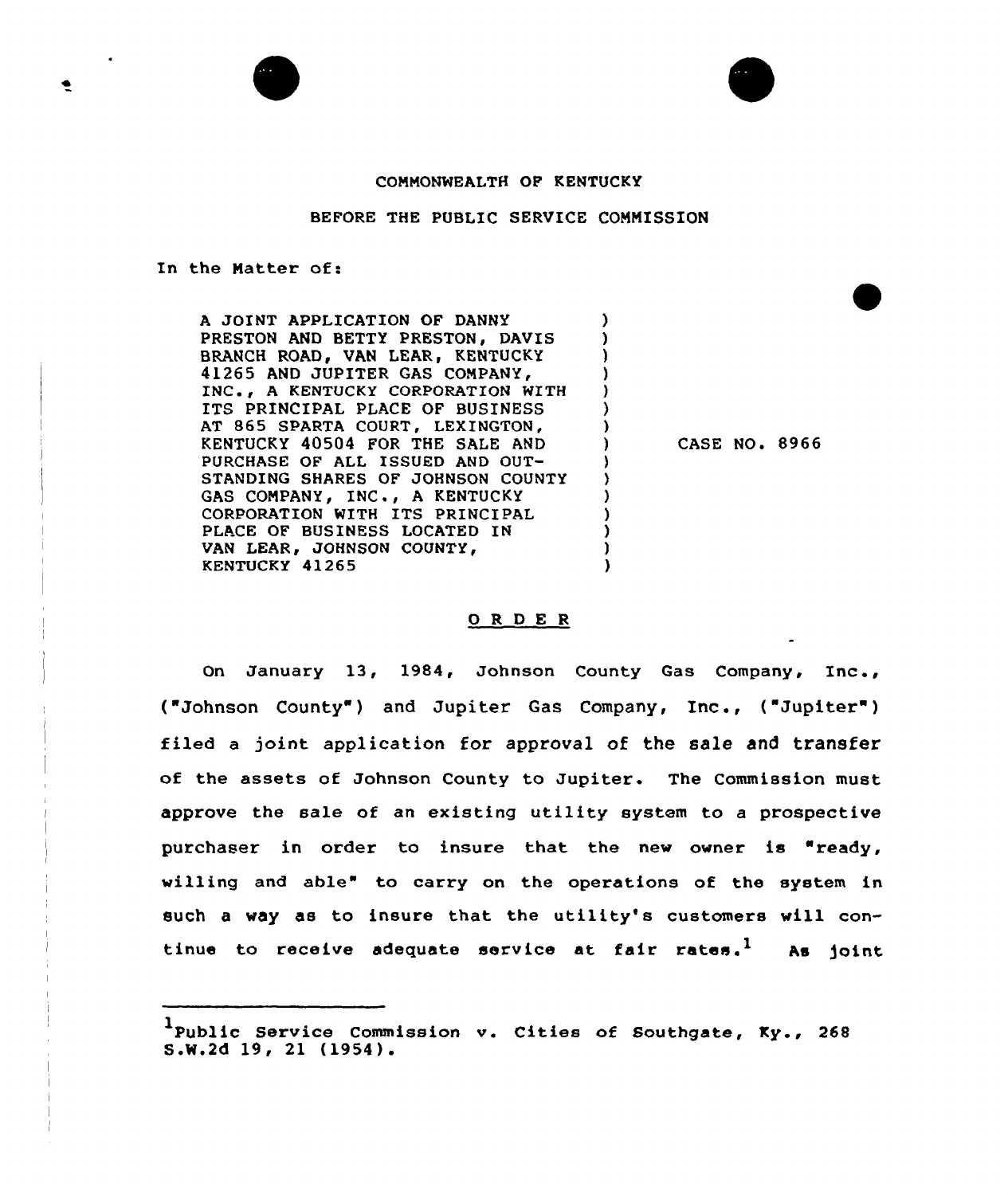applicants in this case, Johnson County and Jupiter have the burden of proving that the prospective purchaser of the utility (Jupiter) is "ready, willing and able" to continue providing adequate service to the customers.

In order to determine whether Jupiter is in fact ready and able to assume the operations of Johnson County, the Commission must investigate the financial condition of Jupiter as well as the method by which the proposed sale will be financed. The Commission must also be satisfied that Jupiter possesses the necessary technical and managerial skills to operate the utility consistent vith PSC regulations and orders. Finally, the Commission was very cancerned about how Jupiter proposed to pay off the very large indebtedness of Johnson County and still operate the system vithin the established rates for the utility, which are already among the highest in the state.<sup>2</sup>

The Commission began its inquiry into these areas by requesting both Johnson County and Jupiter to supply certain specified information and documents. The responses to these requests for information vere, for the most part, inadequate and the Commission was consequently forced to delay the scheduling of the evidentiary hearing in this matter.

The first hearing was held before the Commission on May 24, 1984. Since Johnson County has repeatedly been in jeopardy of

<sup>2</sup> Johnson County currently owes the Department for Local Government \$1.3 million for the cost of rebuilding the gas system in 1981 and Columbia Gas of Kentucky \$ 380,000 in back bills for vholesale gas purchases.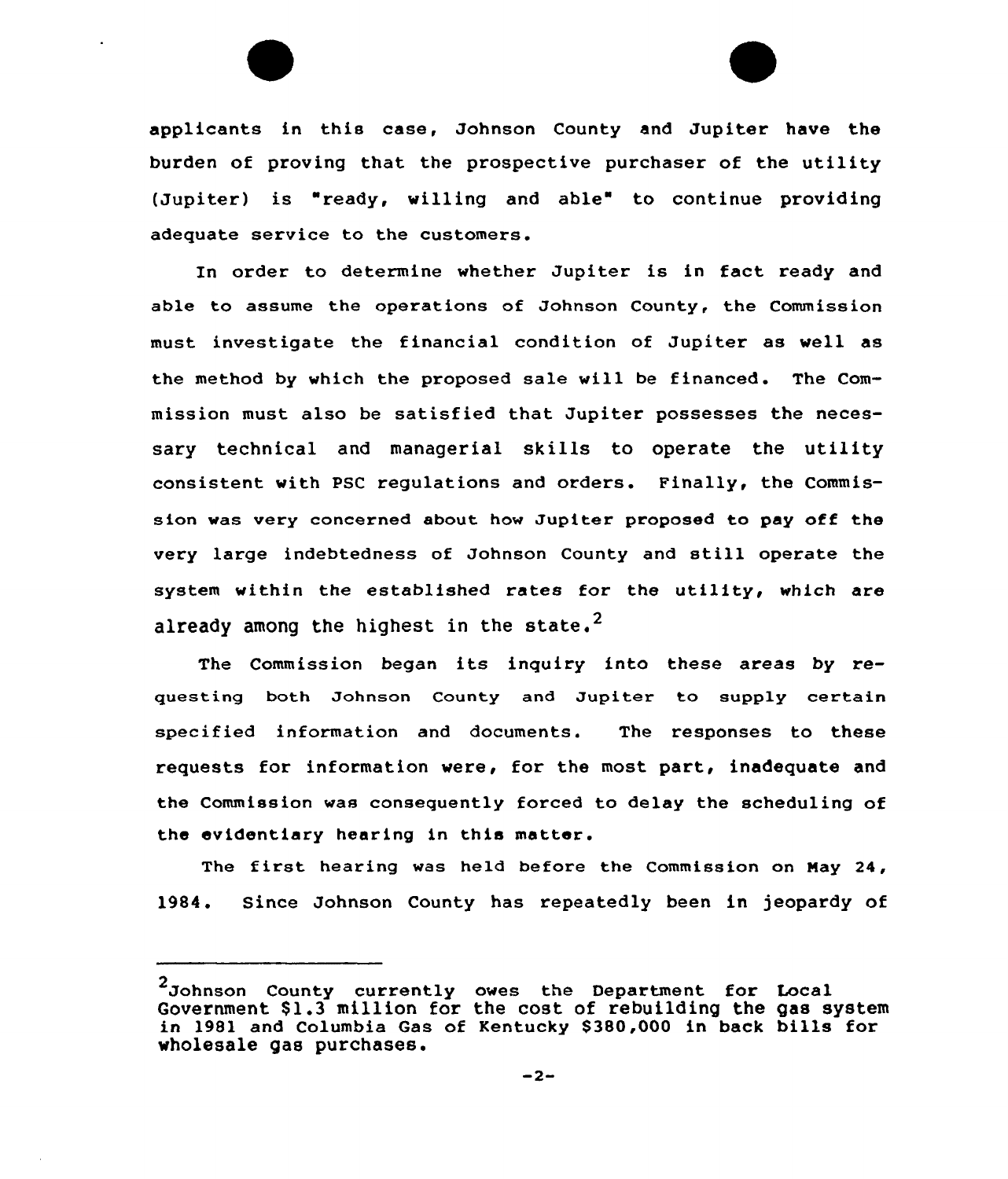having its wholesale gas supply terminated for failure to pay its bills, there has been a high level of interest in this case by the consumers served by Johnson County. Accordingly, Mr. Hubert Daniels intervened in the case on behalf of a group of residential customers of Johnson County, as did the Attorney General of Kentucky through its Consumer Protection Division. The two previous gas suppliers of Johnson County, Columbia Gas of Kentucky and Kentucky-Nest Virginia Gas Company, both intervened and participated in the case. Johnson County's largest creditor, the Department for Local Government, was also an intervenor throughout this proceeding.

At the May <sup>24</sup> hearing, Jupiter was represented by its president, Nr. Robert L. Gregory. However, despite subpoenas served on the company's attorney, none of the present officers of Johnson County (Danny and Betty Preston) appeared at the hearing.

Jupiter was first questioned about the terms of its purchase of the stock of Johnson County. Jupiter testified that the purchase price was S15Q,OOO which was financed through a loan from the Citizens Fidelity Bank of Louisville. This loan was secured by the personal assets of the owners of Jupiter.  $\,$  (T.E. I, 225.) $^3$ Jupiter was then asked to provide documentation of its loan with Citizens Fidelity Bank. (T.E. I, 226.) This was never submitted by Jupiter. A copy of any loan agreements betwee

 $-3-$ 

 $3_{\texttt{mT.E.}}$  I" refers to the official transcript of the Commission's hearing in this matter held Nay 24, 1984.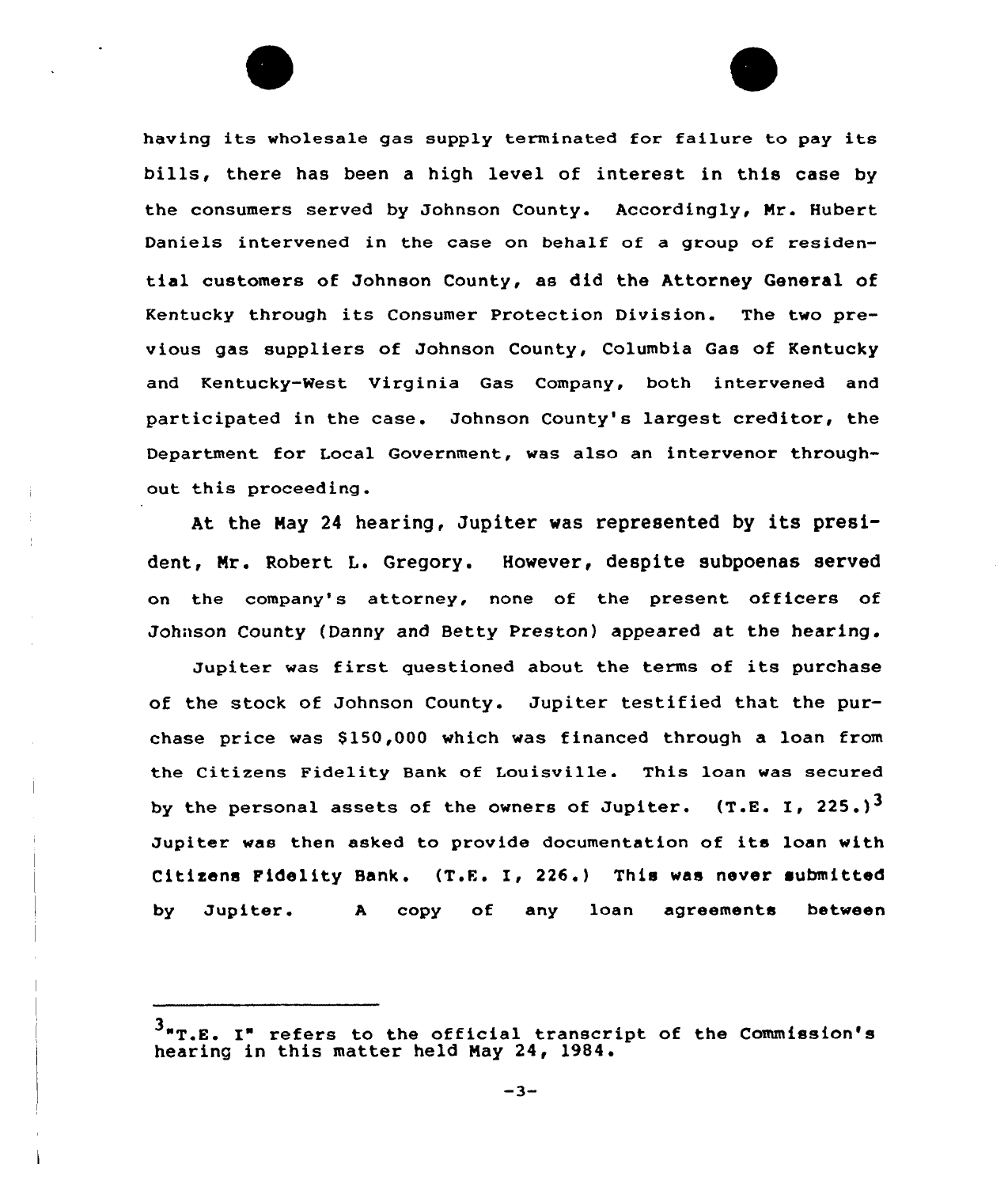Jupiter and Johnson County was also requested.  $(T.E. I, 84-85.)$ This information was also never submitted.

Jupiter's technical and managerial ability to operate the system in compliance with PSC rules and regulations was carefully examined during the hearing. Jupiter testified that its operational employee was very competent and agreed to furnish the Commission a copy of his Kentucky Gas Association certification. (T.E. I, 48-49.) However, this information was never supplied. When questioned about its willingness to comply with a PSC Order issued in December, 1983, requiring payment into an escrow account, Jupiter xeplied that it had only very recently seen the Order and was not familiar with it, and that mail sent to Jupiter's Chairman of the Board at the correct address is sometimes "lost." (T.E. I, 87, 117.) However, Jupiter promised to fully establish the escrow account by June 1, 1984, (T.E. I, 113.) This was never done.

When questioned by the Chairman of the Commission, Jupiter stated that it was unaware at the time it purchased Johnson County that the company's existing liabilities exceeded the net depreciated value of plant. The president of Jupiter also stated that he was unaware that no return for ratemaking purposes would be allowed on the difference between the price paid for the utility and its hook value. (T.E. I, 300-301.)

Since the testimony given at the hearing raised a serious issue as to Jupiter's ability to operate the company on a sound financial basis, much additional financial information was requested of Jupiter. Jupiter, accordingly, agreed to supply

 $-4-$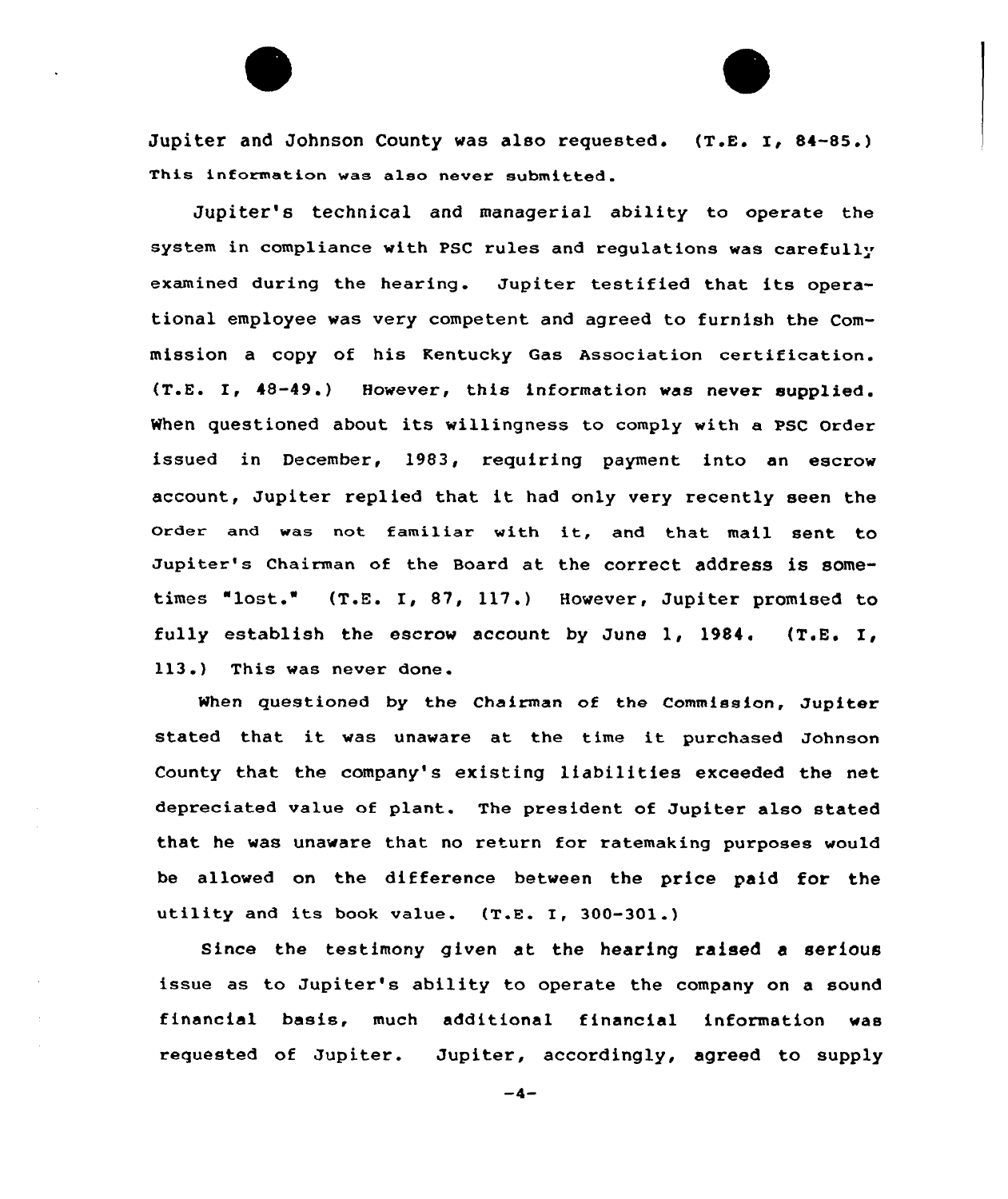

current balance sheets for both Jupiter and Johnson County, a copy of Jupiter's current "operating budget," an income statement for Johnson County since January 10, 1984, and copies of the journal entries recording the purchase of Johnson County by Jupiter. (T.E. I, 201, 282, 287-288.) None of this information was ever supplied to the Commission.

Finally, the Commission and the parties focused on a critical issue in this case: Jupiter's proposal for liquidating the indebtedness to Columbia Gas of Kentucky and the Department for Local Government ("DLG"). Jupiter first testified that it was not even aware of Johnson County's indebtedness to Kentucky-West Virginia Gas Company when it agreed to buy Johnson County. (T.E. I. 41.) As to the DLG and Columbia Gas debt, Jupiter admitted that it. had reached no agreement with either of these companies as to how the past due balance would be paid, nor had Jupiter made any payments to either creditor since January 10, 1984. (T.E. I, 118, 190.) When it was pointed out that Columbia Gas Transmission Corporation ("CGT") will no longer transport gas for Johnson County after July 9, 1984, Jupiter assured the Commission that it had an "oral agreement" with CGT to continue the transportation service after July 9. However, at the subsequent hearing in this matter, CGT's counsel appeared and stated that

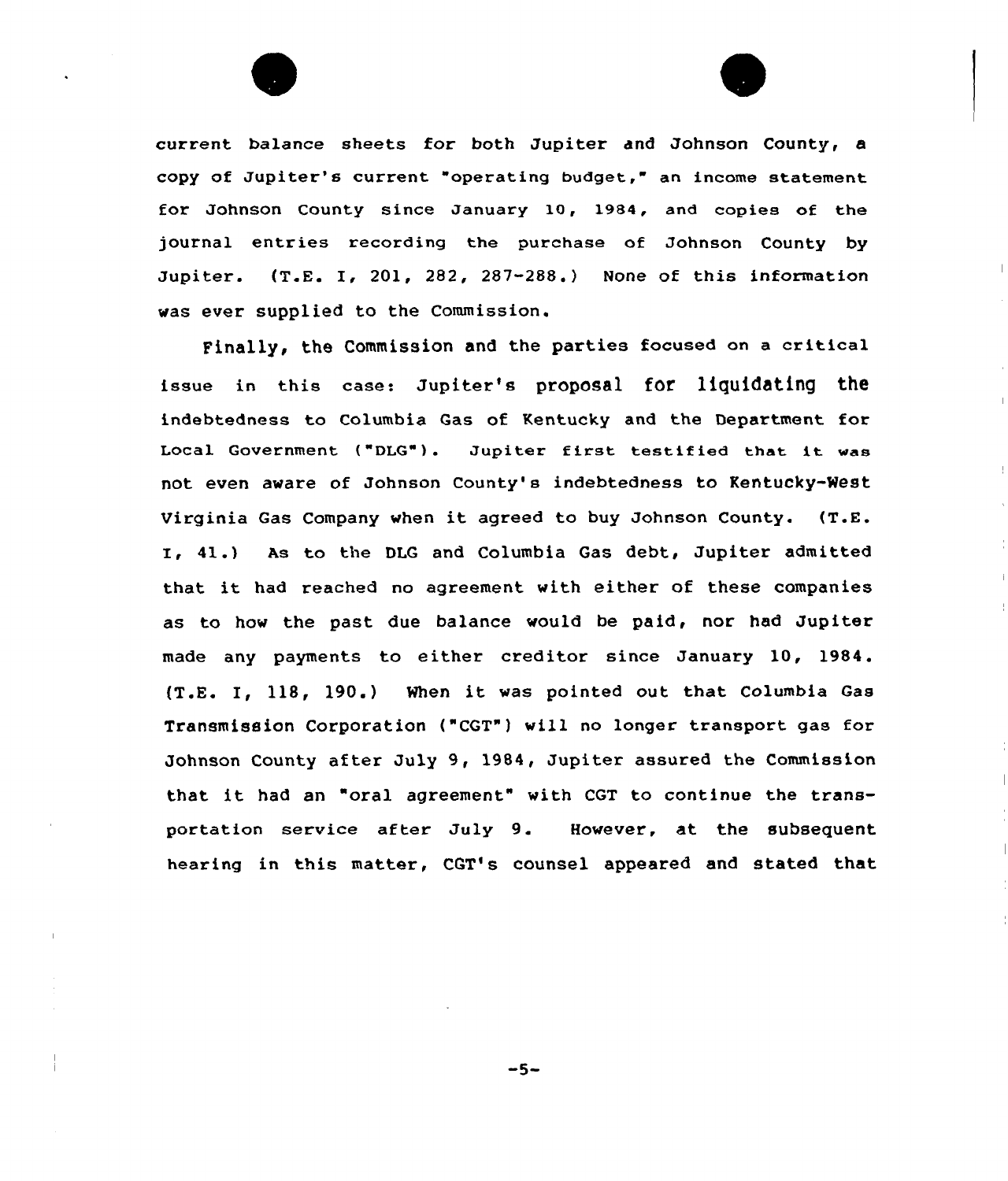CGT had no intent of renewing the transportation agreement with Johnson County after July 8, 1984. (T.E. II, 14.)<sup>4</sup>

so many questions were left unanswered by the testimony of Jupiter's president that it was incumbent upon the Commission to schedule a second hearing in this matter at which time muchneeded additional evidence could be received from Jupiter's chairman, Nr. Jack Daniel, its accountant and its operating consultant. Jupiter assured the Commission that these persons would be present at the next hearing.

The second hearing was held before the Commission on June 13, 1984, at 10:00 A.N. No representative of Jupitex appeared at the hearing even though subpoenas had been issued for both Jupitex' pxesident and chairman of the board. Instead, at 10:10 A.N. on the day of the hearing, Jupiter sought a temporary injunction in the Franklin Circuit Court prohibiting the PSC from taking any further action in this matter which was not served on the Commission until after the hearing. At 3:50 p.N. on the same day, the circuit court dissolved the tempoxary injunction upon joint motion of the Commission and the other intervening parties in this matter. No representative of Johnson County appeared at the hearing despite subpoenas having been issued for its officers. Since the Commission could proceed no further without the presence of the applicants in the case, the hearing was adjourned and this case was taken under submission.

<sup>&</sup>lt;sup>4</sup>"T.E. II" refers to the official transcript of the second PSC hearing in this matter held on June 13, 1984.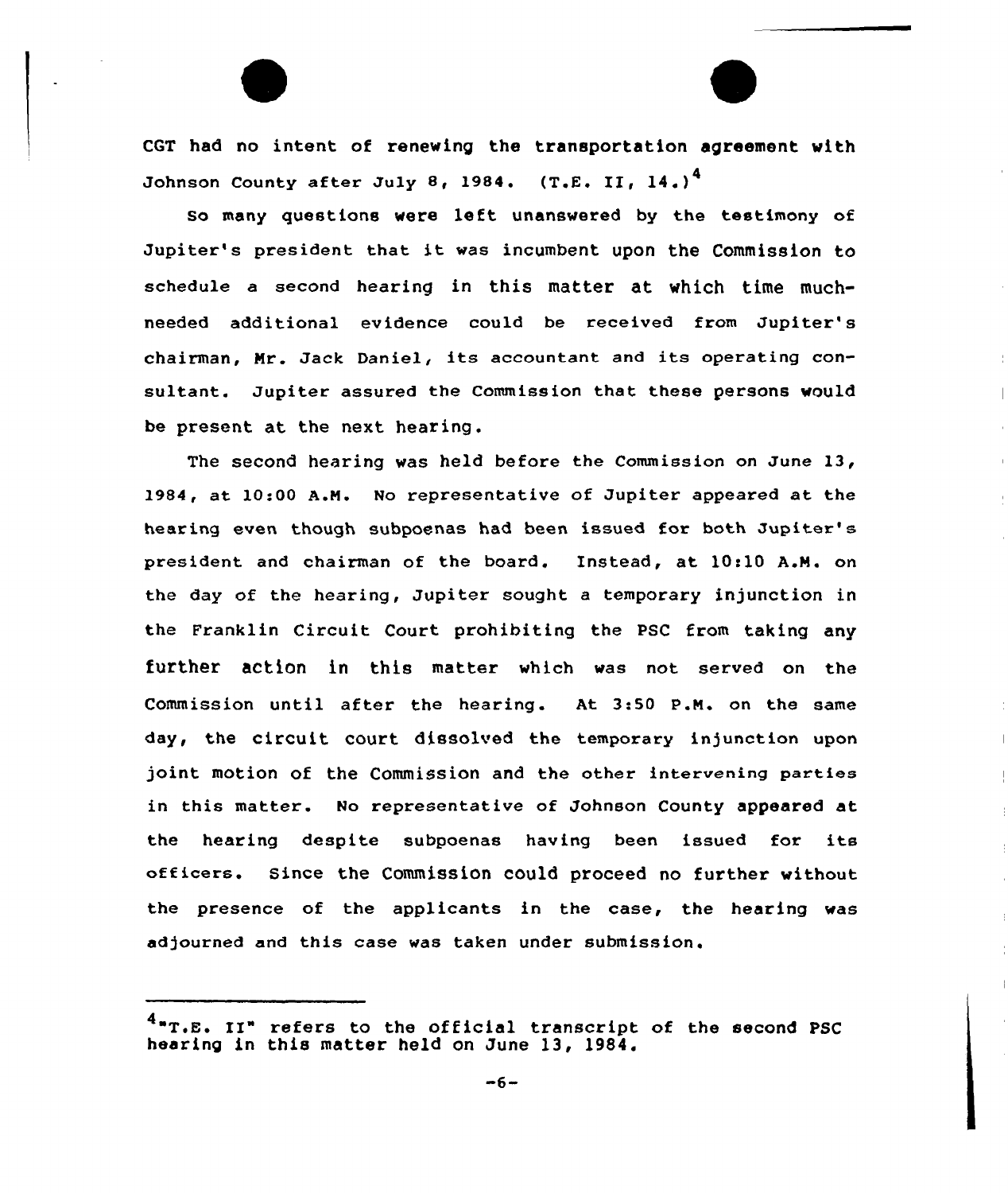Upon consideration of the evidence of record as set forth above, the Commission hereby finds as follows'.

1. Jupiter and Johnson County have completely failed to meet their burden of proof in this case. Johnson County's input and participation in this case was non-existent. Its co-applicant, Jupiter, promised much but delivered little. Without the information requested at the Nay 24 hearing, the Commission cannot determine (a) whether Jupiter has the financial and managerial capability of operating Johnson County in compliance with PSC policies and regulations, or (b) whether Jupiter can or will pay off the large indebtedness to DLG and Columbia Gas of Kentucky. Without information on these two critical issues, the Commission is not in a position to make an informed decision as to whether Jupiter is ready, willing and able to operate Johnson County. Accordingly, the proposed transfer must be denied.

2. The lawful operators of Johnson County Gas Company are its previous owners, Danny and Betty Preston. As president and secretary of the company respectively, Danny and Betty Preston are responsible to this Commission for all actions by Johnson County since January 10, 1984, to the present.

Based upon the above-stated findings and being advised, the Commission HEREBY ORDERS that the joint application of Johnson County Gas Company and Jupiter Gas Company for approval of the transfer of the stock of Johnson County be and it hereby is denied.

It is FURTHER ORDERED that Danny and Betty Preston are the lawful operators of the Johnson County Gas Company and they are,

 $-7-$